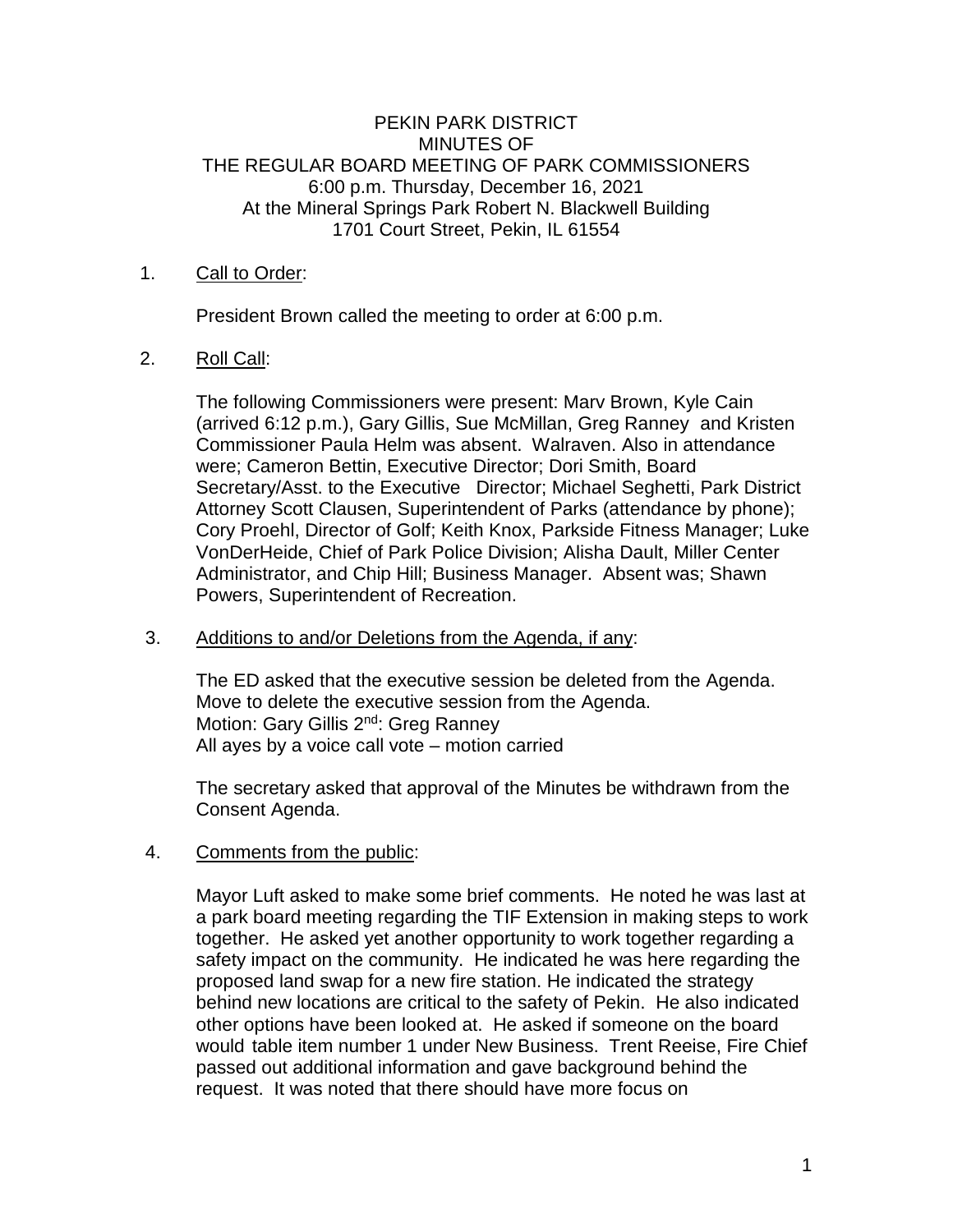communication to the park district. Cameron Bettin stated he feels a full study is necessary and reminded commissioners that a swap could have a huge impact down the road from the donor of the land.

5. McDaniels Marketing presentation of new Park District website –

Beth Geier of McDaniels Marketing gave tour around the new Park District website. She reviewed various features and noted the new site would go live December 21st.

- 6. Consent Agenda and Approval of the same:
	- A. Approval of Regular Meeting Minutes of December 2, 2021.
	- B. Approval of the November's Treasurer's Report.
	- C. Approval of the bills and payroll for 11/30/21 thru 12/13/21 in the amount of \$100,326.59
	- D. Approval of bills to be paid 12/17/21 in the amount of \$130,397.20

Move to accept the Consent Agenda withdrawing approving of the 12/2/2021 Minutes. Motion: Gary Gillis 2<sup>nd</sup>: Kristen Walraven All ayes by a voice call vote – motion carried

Move to pass all items of business listed in the Consent Agenda by omnibus vote. Motion: Gary Gillis 2<sup>nd</sup>: Kyle Cain All ayes by a roll call vote – motion carried

7. Illinois River Valley SRA Representative Report:

Commissioner Ranney stated no meeting – no report.

8. Fair Board Representative Report:

Commissioner Sue McMillan stated no report.

9. Pekin Park Foundation Report:

Commissioner Gillis reported their next meeting would be Monday, December 20<sup>th</sup>.

10. Executive Director's (ED) Report:

The ED reported Ryan Pnakovich stopped by to present the Park District with a plaque for being a 20-year member.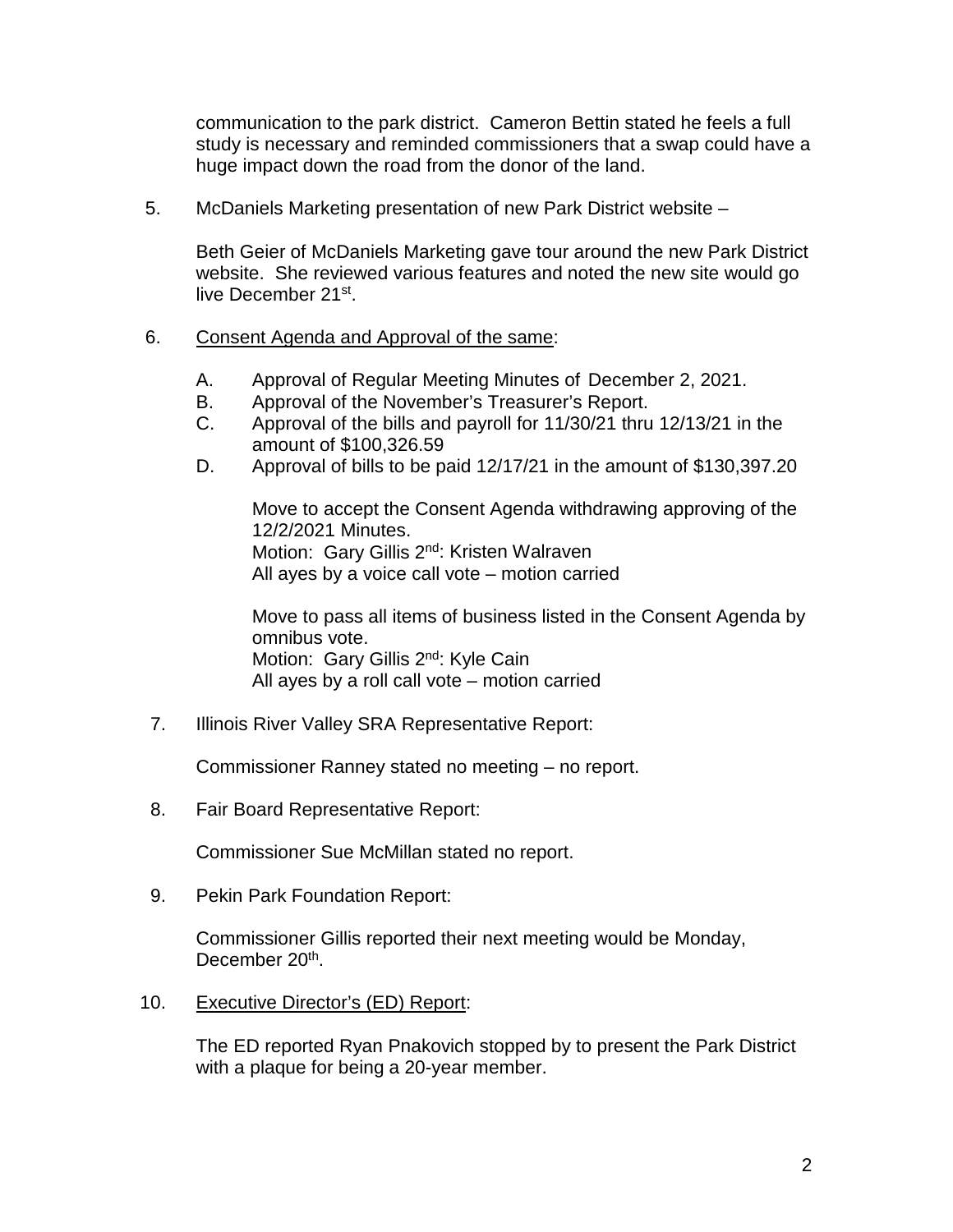11. Attorney's Report: No report.

#### 12. Staff Reports:

Keith Knox reported a potential issue with the tennis court surface at Parkside Athletics. He indicated the floor is still under warranty and a rep from the tennis court surface company is coming to check it out.

- 13. Commissioner Comments: None
- 14. Unfinished Business: None

#### 15. New Business:

1. Discussion and vote on land swap proposal for the City of Pekin –

Move to table discussion. Motion: Gary Gillis 2<sup>nd</sup>: Greg Ranney All ayes by a roll call vote – motion carried

2. Presentation of the 2022 Racquet and Health Fund Budget –

Keith Knox presented the 2022 Racquet and Health Fund Budget. He made the following observations:

- Increased health and corporate membership fees (letter to members and new rates included in meeting packet)
- Has a contract for rental space for a therapeutic masseuse
- Has a contract with Bradley tennis team new revenue
- Has space for one more renter
- Minimum wage impacted service cleaning fees
- Discontinuing towel exp IRVSRA will now launder towels
- \$20,00 transfer is new pay back Park Foundation for equipment purchase
- R&M took big hits last year hopes to get back to normal
- Les Mills expense will decrease no on demand and dropping some programs
- Approx. \$25,000 additional revenue due to increases
- Insurance programs remain a concern discounted fees

Commissioner Gillis noted that he would like to see the letter to members include the investment to the facility while closed due to Covid and to reference the Foundation's loan regarding the new equipment, painting, etc.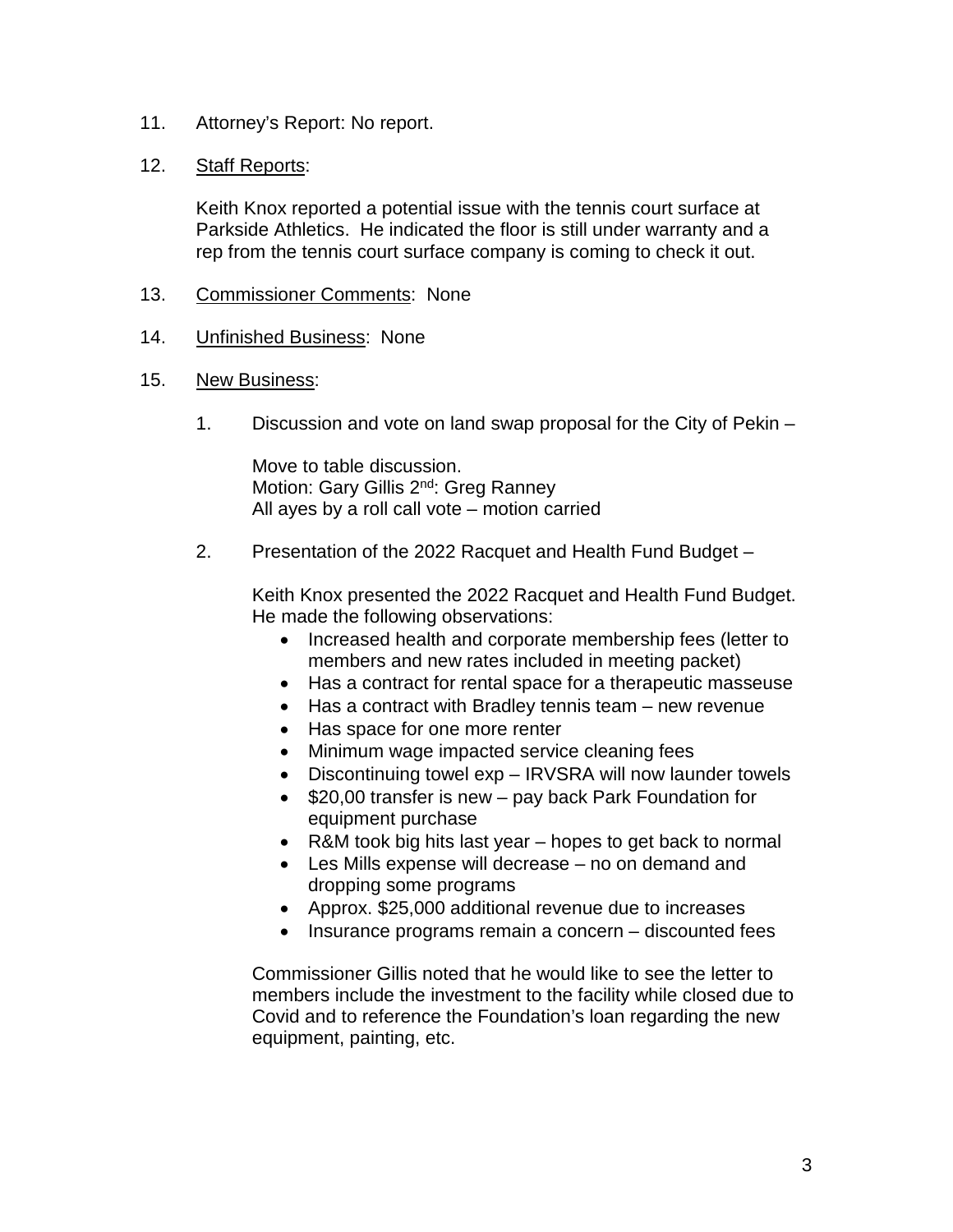3. Presentation of the 2022 General Fund Budget –

Cameron Bettin presented the 2022 General Fund Budget and made the following observations:

- Replacement was figured on a 5-year average
- Donations Funds received from the Marigold and Winter Wonderland Festivals
- Reimbursements City of Pekin Riverfront Park
- Reimbursements PCSA Rent for use of LRB
- Lease Income Tower leases
- Other Receipts Visa rewards, Pepsi, and Brochure ads
- Transfers in SRA rent
- Salaries Admin Increase due to restructuring and position added
- Software exp Tyler Software
- Alarm monitoring new alarm Admin/IRVSRA
- Contractual Services Admin website hosting & maintenance, advertising (TV & social media), Google workspace, brochure printing, Engineering fees Parkside HVAC and DragonLand pool painting and repair
- Marketing new \$10,000
- Capital Improvements ADA walks, SBA & KPN playgrounds
- Lease/License bike trail and fire protection Independence and Dirksen Parks; and Golf equipment lease
- Transfer Out Replacement Tax to Police Fund
- Dues, Subs, Conferences executive director, marketing/communications superintendent and 1 commissioner
- Admin R&M entry way and restroom flooring

Scott Clausen made the following observations regarding the parks department budget within the General Fund:

- Salaries increased due to annual increases and minimum wage
- Contractual Services added snow removal contract
- Skate park R&M electrical repairs
- Lagoon Aquatics new line item contract with Aquatic Control for lagoon
- Fuels budgeted at \$3.50 per/gallon
- Turf increased due to Marigold Fest turf damage
- Trees increased 3 very large cotton wood trees to be removed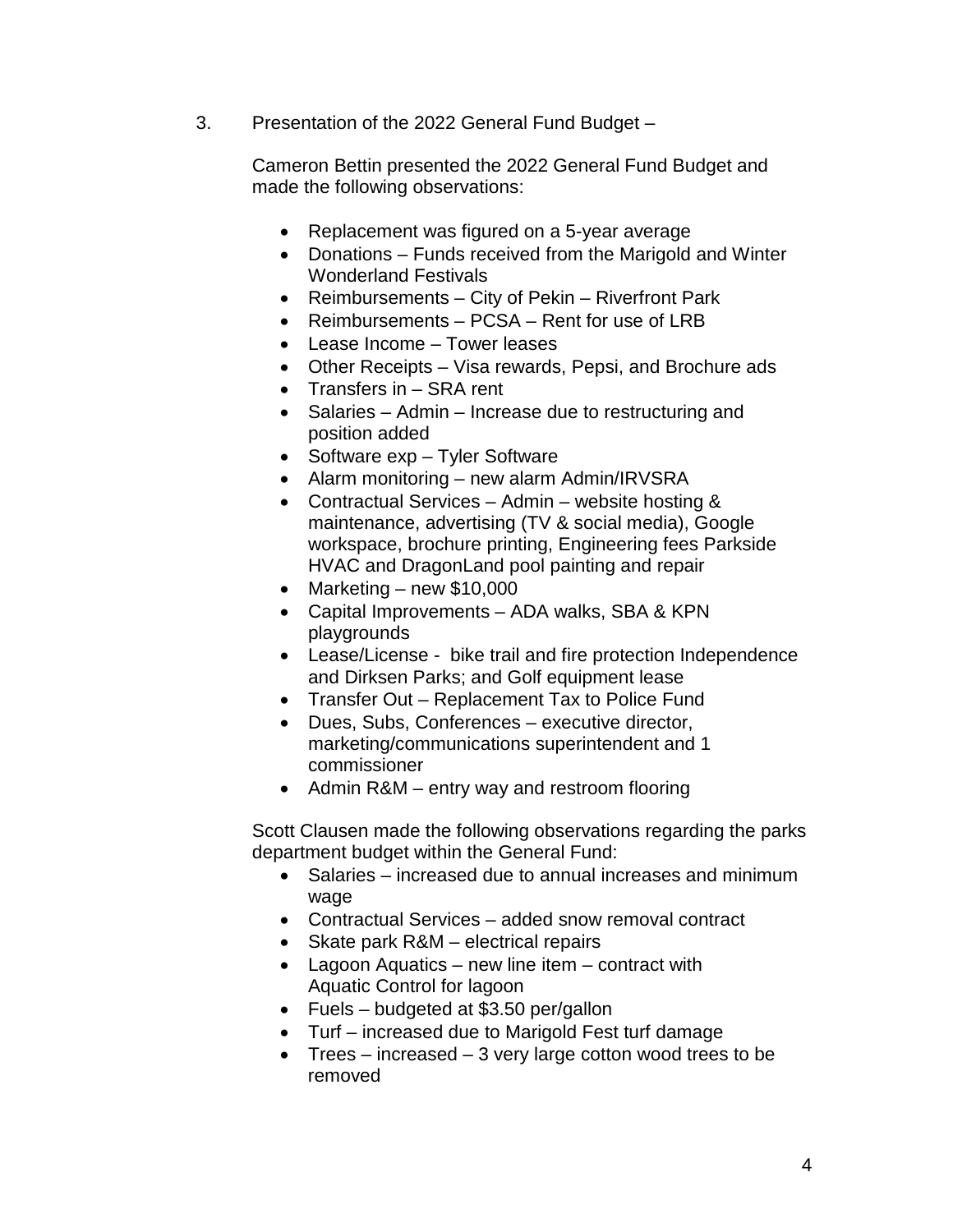- Equipment Vehicle Lease new dump truck, equity gains are paying for lease
- Utility Carts new line item lease payments (will trade in, in 5 years)
- Outer Parks Emergency road in McNaughton Park by turn around

Scott Clausen made the following observations regarding the Pekin Sports Complex department within the General Fund:

- Salaries up due to annual increases and minimum wage
- New utility cart lease payment

Cameron Bettin noted the plan is to be very careful with operating hours of the concession stand to hopefully break even or have profit.

4. Presentation of the 2022 Special Purpose Fund Budgets –

Cameron Bettin made presented the 2022 Special Purpose Fund Budgets and made the following observations:

- Capital Improvement Fund \$160,000 2020 remaining bond money
- Health Insurance Fund doing well and the decrease in premium helps
- Liability Fund property tax was lowered, receiving more grant money from IPRF, 50% of salary for the asst. to the executive director, and included more money for loss control/safety needs
- IMRF Fund has a healthy starting cash
- Paving & Lighting Fund need to adjust R&M paving
- Park District Improvement Fund replacement fund for police vehicles, replacement fund for Miller Center transportation service, replacement fund for Parkside Fitness equipment.
- 5. Approval of Ordinance 21 4-

Move to approve Ordinance 21-4 "AN ORDINANCE FOR THE LEVY AND ASSESSMENT OF TAXES FOR PEKIN PARK DISTRICT, TAZEWELL AND PEORIA COUNTIES, ILLINOIS FOR THE YEAR 2021". Motion: Gary Gillis 2<sup>nd</sup>: Kyle Cain All ayes by a roll call vote - motion carried.